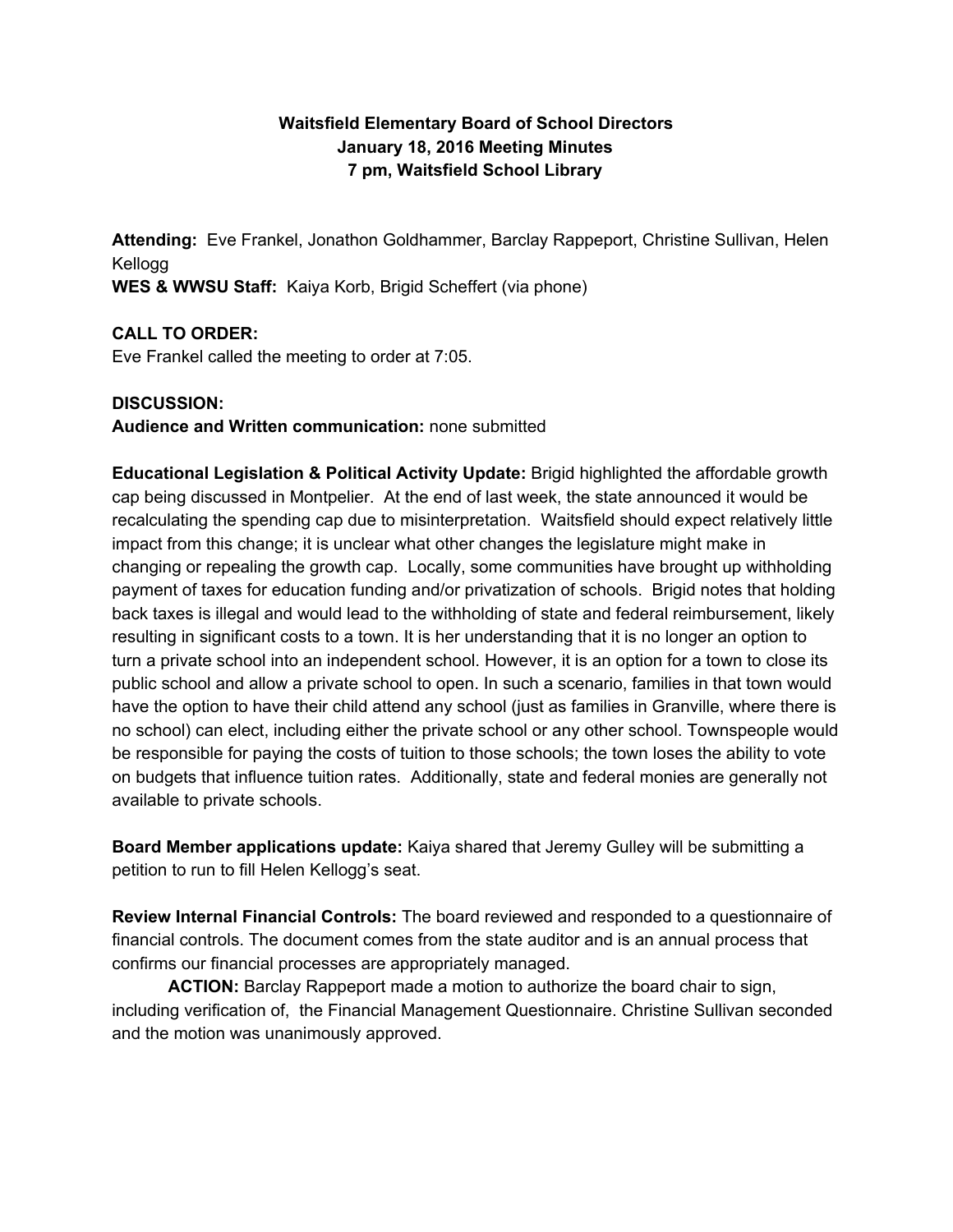**Approve FY 2017 Budget:** Kaiya presented two budget options - one at -5.2% (A) and the other at 7.1%(B) in spending. Our equalized pupil count is down 6.4%. We are at 127.32 equalized pupils.. Last year's cost per pupil was \$15,075. This year we are looking at \$15,859(option A) or \$15,493(option B). Both of these spending per equalized pupil rates are over the spending cap threshold. The \$46.6K reduction in option B would eliminate the contingency line, reduce the maintenance budget, and reduce the technology equipment budget. These would equate to a 4.5% estimated actual homestead tax rate to meet Waitsfield Elementary's costs. Harwood's budget will be voted on Wednesday. We expect the combined tax rate for Waitsfield Elementary and Harwood to be 4.3%. Kaiya noted that electing to make the additional \$46,600 in reductions should be seen as delaying spending that will need to occur in the near future. If consolidation of boards is not approved, Waitsfield School will face addressing these costs next year when meeting the spending threshold will likely be even more challenging. If board consolidation is approved, the law removes the spending threshold penalty.

Eve Frankel made a motion to approve the proposed budget B in the amount of \$2,259,942 with full support for the Act 46 Board Consolidation. Christine Sullivan seconded and the motion was unanimously approved.

**Approve Annual Meeting Warning:**Helen Kellogg made a motion to approve the school district warning as presented with the school budget above ( \$2,259,942 and an equalized per pupil cost of \$15,493). Eve Frankel seconded and the motion was unanimously approved.

**Establish 201617 Tuition Rate:**The recommended tuition rate is \$15,600, as calculated by the state. Jonathon Goldhammer made a motion to approve the FY17 annual tuition rate of \$15,600. Barclay Rappeport seconded and the motion was unanimously approved.

**Approve Board Order:**Jonathon made a motion to confirm the approval of voucher 1087 \$4,122.14. Barclay Rappeport seconded and the motion was unanimously approved.

Eve Frankel made a motion to approve the board order voucher 1094 for \$35,658.48. Jonathon Goldhammer seconded and the motion was unanimously approved.

**Approve December 21, 2015 meeting minutes**: Eve Frankel made a motion to approve the minutes from December 21, 2015. Barclay Rappeport seconded and the motion was approved. Helen Kellogg abstained as she was not present for the meeting.

### **REPORTS**

**Principal's Reports:**The winter program has begun thanks to the arrival of the snow and has been successful. This also allows for professional development for the staff that stay behind. The staff are gearing up for SBAC. Keith Puffer has updated all computers to enable the testing process; these assessments will start in March. The food service report was shared out recently. Meals are down from last year, driven by fewer students. The cost of the program is down as well, however, due to staffing changes. Kaiya recommends holding the budget the same.